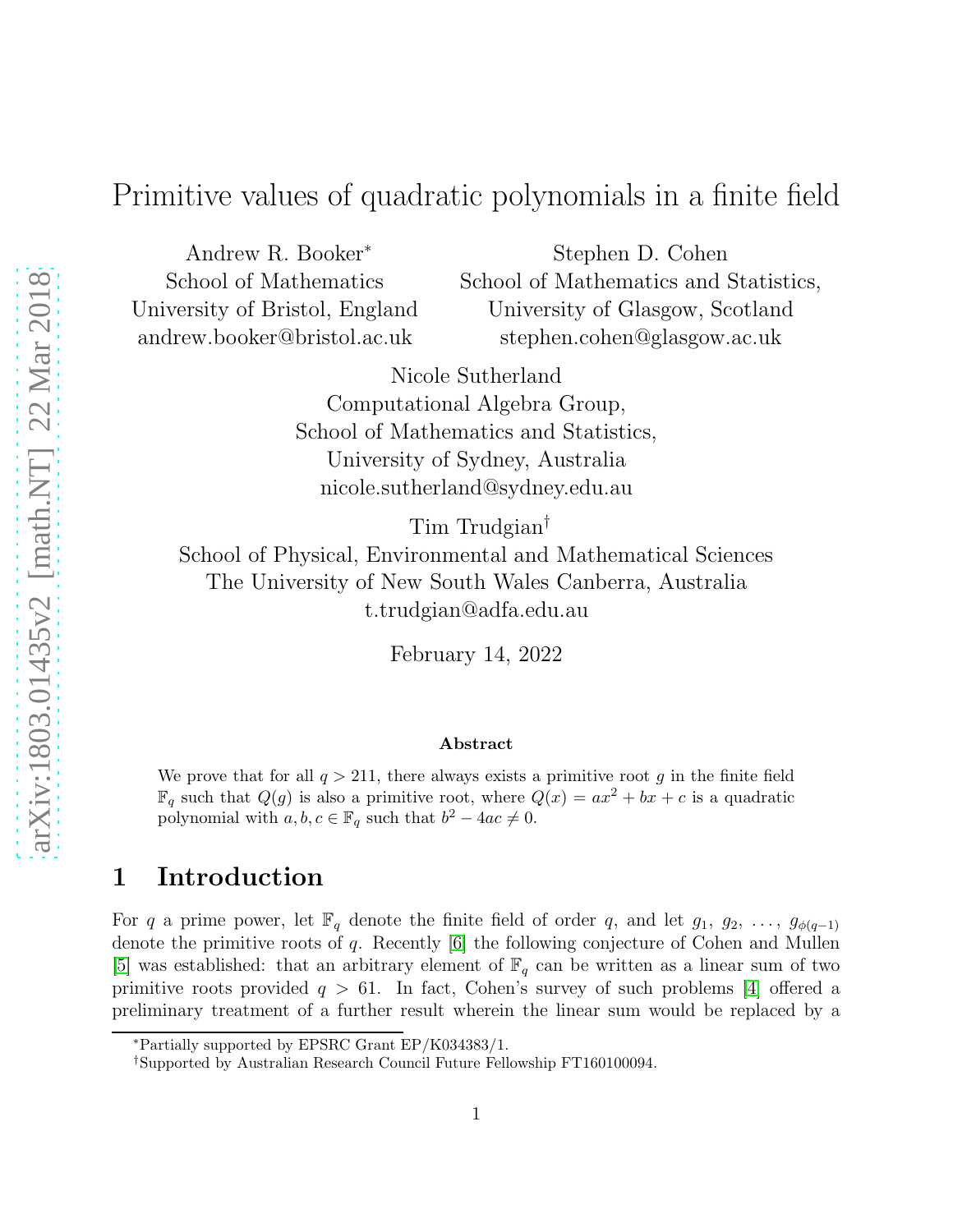quadratic function of primitive roots. It is the purpose of this paper to develop this theme and provide one complete existence result on the topic.

Let

<span id="page-1-2"></span> $a, b, c \in \mathbb{F}_q, \quad a \neq 0, \quad b^2 - 4ac \neq 0.$  (1)

Is there some  $q_0$  such that there is always at least one representation

<span id="page-1-0"></span>
$$
g_n = a g_m^2 + b g_m + c,\tag{2}
$$

for all  $q > q_0$ ? We insist that a be non-zero, since otherwise the result follows from the work already quoted in [\[6\]](#page-10-0). We also insist that  $b^2 - 4ac$  be non-zero so that  $g_n$  (given by [\(2\)](#page-1-0)) is not of the form  $a(g_m + b/(2a))^2$ .

Han [\[7\]](#page-11-0) showed under the assumption<sup>[1](#page-1-1)</sup> of [\(1\)](#page-1-2), and with the additional restriction that q be odd, that one could choose  $q_0 = 2^{66}$ . This was improved to  $q_0 = 2^{62}$  by Chou et al. [\[3\]](#page-10-3). Moreover, Chou et al. provided a list of 24 genuine exceptions to [\(2\)](#page-1-0), all of which were not greater than 211. Upon verifying that all odd values of  $q \in [223, 457]$  satisfy [\(2\)](#page-1-0), they conjectured that all  $q > 223$  satisfy [\(2\)](#page-1-0).

This was improved substantially by Cohen [\[4,](#page-10-2) §3] who showed that assuming [\(1\)](#page-1-2) a rep-resentation of the form [\(2\)](#page-1-0) always exists provided  $q > 10^9$ . We refine this result in Theorem [1](#page-1-3) below.

<span id="page-1-3"></span>**Theorem 1.** Let  $a, b, c \in \mathbb{F}_q$  with  $a \neq 0$  and with  $b^2 - 4ac \neq 0$ . Then there are primitive *roots* g<sup>n</sup> *and* g<sup>m</sup> *such that*

<span id="page-1-5"></span>
$$
g_n = a g_m^2 + b g_m + c,\tag{3}
$$

(4)

*for all* q *with the exception of the values listed in* [\(4\)](#page-1-4)*.*

The following values of q are genuine exceptions to [\(3\)](#page-1-5) (for some triple  $(a, b, c)$ ).

<span id="page-1-4"></span> $\{2, 3, 4, 5, 9, 7, 11, 13, 16, 19, 23, 25, 29, 31, 37, 41, 43, 49, 61, 67, 71, 73, 79, 121, 127, 151, 211\}$ 

Note that this list of exceptions agrees with that of Chou et al. [\[3\]](#page-10-3) (after noting that they only considered  $q$  odd).

The outline of this paper is as follows. In  $\S2$  $\S2$  we develop the necessary character sum machinery. In §[3](#page-3-0) we use a sieve to prove that there are at most 1528 exceptions to Theorem [1.](#page-1-3) We introduce a more refined sieve in §[4](#page-5-0) to reduce the number of possible exceptions to 1453. We then turn to computation in §[5](#page-7-0) to complete the proof of Theorem [1.](#page-1-3)

#### <span id="page-1-6"></span>2 A cast of character sums

Given a positive integer m, let  $\omega(m)$  denote the number of distinct prime factors of m so that  $W(m) = 2^{\omega(m)}$  is the number of square-free divisors of m. Also, let  $\theta(m) = \prod_{p|m} (1 - p^{-1})$ . For any integer m define its radical  $Rad(m)$  as the product of all distinct prime factors of m.

<span id="page-1-1"></span><sup>&</sup>lt;sup>1</sup>Han and Chou et al. considered the additional restriction that  $c$  be non-zero. We see no reason to make this distinction.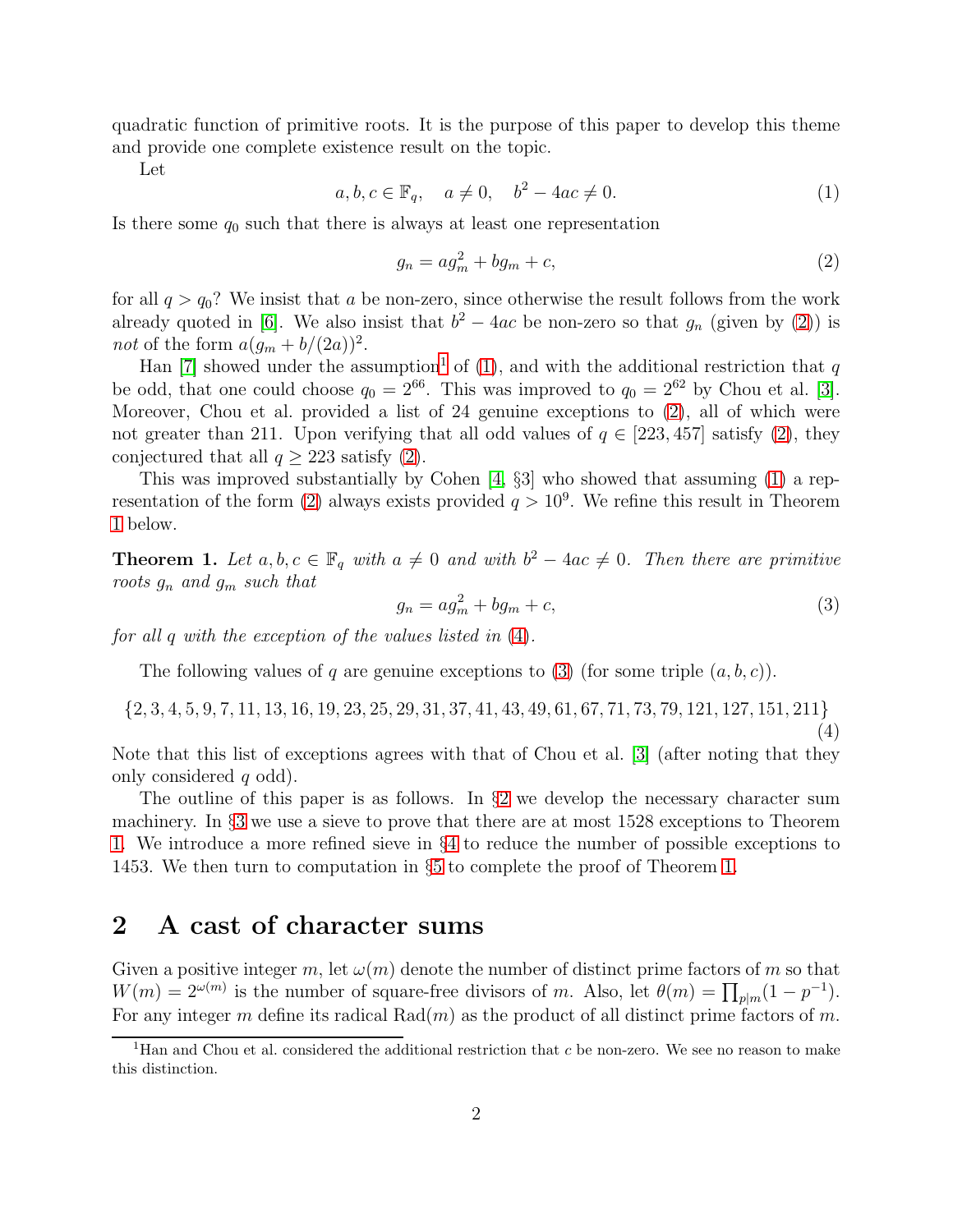Let e be a divisor of  $q-1$ . Call  $g \in \mathbb{F}_q$  e-free if  $g \neq 0$  and  $g = h^d$ , where  $h \in \mathbb{F}_q$  and d | e, implies  $d = 1$ . The notion of e-free depends (among divisors of  $q - 1$ ) only on Rad(e). Moreover, in this terminology a primitive root of  $\mathbb{F}_q$  is a  $(q-1)$ -free element.

The definition of any multiplicative character  $\chi$  on  $\mathbb{F}_q^{\times}$  is extended to the whole of  $\mathbb{F}_q$  by setting  $\chi(0) = 0$ . For any divisor d of  $\phi(q-1)$ , there are  $\phi(d)$  characters of order d, a typical character being denoted by  $\chi_d$ . In particular  $\chi_1$ , the principal character, takes the value 1 at all non-zero elements of  $\mathbb{F}_q$  (whereas  $\chi_1(0) = 0$ ). A convenient shorthand notation to be employed for any divisor e of  $q-1$  is

$$
\int_{d|e} = \sum_{d|e} \frac{\mu(d)}{\phi(d)} \sum_{\chi_d},
$$

where the sum over  $\chi_d$  is the sum over all  $\phi(d)$  multiplicative characters  $\chi_d$  of  $\mathbb{F}_q$  of exact order d. Its significance is that, for any  $g \in \mathbb{F}_q$ ,

$$
\theta(e) \int_{d|e} \chi_d(g) = \begin{cases} 1, & \text{if } g \text{ is non-zero and } e \text{-free,} \\ 0, & \text{otherwise.} \end{cases}
$$

In this expression (and throughout) only characters  $\chi_d$  with d square-free contribute (even if e is not square-free).

Let  $e_1, e_2$  be divisors of  $q-1$ . Given a triple  $(a, b, c)$  satisfying [\(1\)](#page-1-2) define  $N(e_1, e_2)$  to be the number of  $e_1$ -free elements  $g \in \mathbb{F}_q^{\times}$  such that  $Q(g)$  is an  $e_2$ -free element in  $\mathbb{F}_q^{\times}$ . We wish to investigate when  $N(q-1, q-1)$  is positive. The value of  $N(e_1, e_2)$  can be expressed explicitly in terms of character sums over  $\mathbb{F}_q$  as follows. We have

<span id="page-2-2"></span>
$$
N(e_1, e_2) = \theta(e_1)\theta(e_2) \int_{d_1|e_1} \int_{d_2|e_2} S(\chi_{d_1}, \chi_{d_2}), \tag{5}
$$

where

<span id="page-2-0"></span>
$$
S(\chi_{d_1}, \chi_{d_2}) = \sum_{g \in \mathbb{F}_q} \chi_{d_1}(g) \chi_{d_2}(Q(g))
$$
\n(6)

with  $Q(x) = ax^2 + bx + c$ . We first estimate  $S(\chi_{d_1}, \chi_{d_2})$  according as the triple  $(a, b, c)$ satisfies the former or latter condition in [\(1\)](#page-1-2).

<span id="page-2-1"></span>**Lemma 1.** Assume the triple  $(a, b, c) \in \mathbb{F}_q$  satisfies [\(1\)](#page-1-2). Suppose  $e_1, e_2$  are divisors of  $q - 1$ ,  $d_1 | e_1$  *and*  $d_2 | e_2$ *. In* [\(6\)](#page-2-0)*,* if  $d_1 = d_2 = 1$  *then*  $S(\chi_1, \chi_1) \geq q - 3$ *. Otherwise,* 

$$
|S(\chi_{d_1}, \chi_{d_2})| \leq \begin{cases} 2, & \text{if } d_1 > 1, d_2 = 1, \\ \sqrt{q} + 1, & \text{if } d_1 = 1, d_2 > 1, \\ 2\sqrt{q}, & \text{if } d_1 > 1, d_2 > 1. \end{cases}
$$

*Proof.* This follows from Weil's theorem [\[8,](#page-11-1) Thm 5.41], taking into account (up to) 3 zeros of  $gQ(g)$ .  $\Box$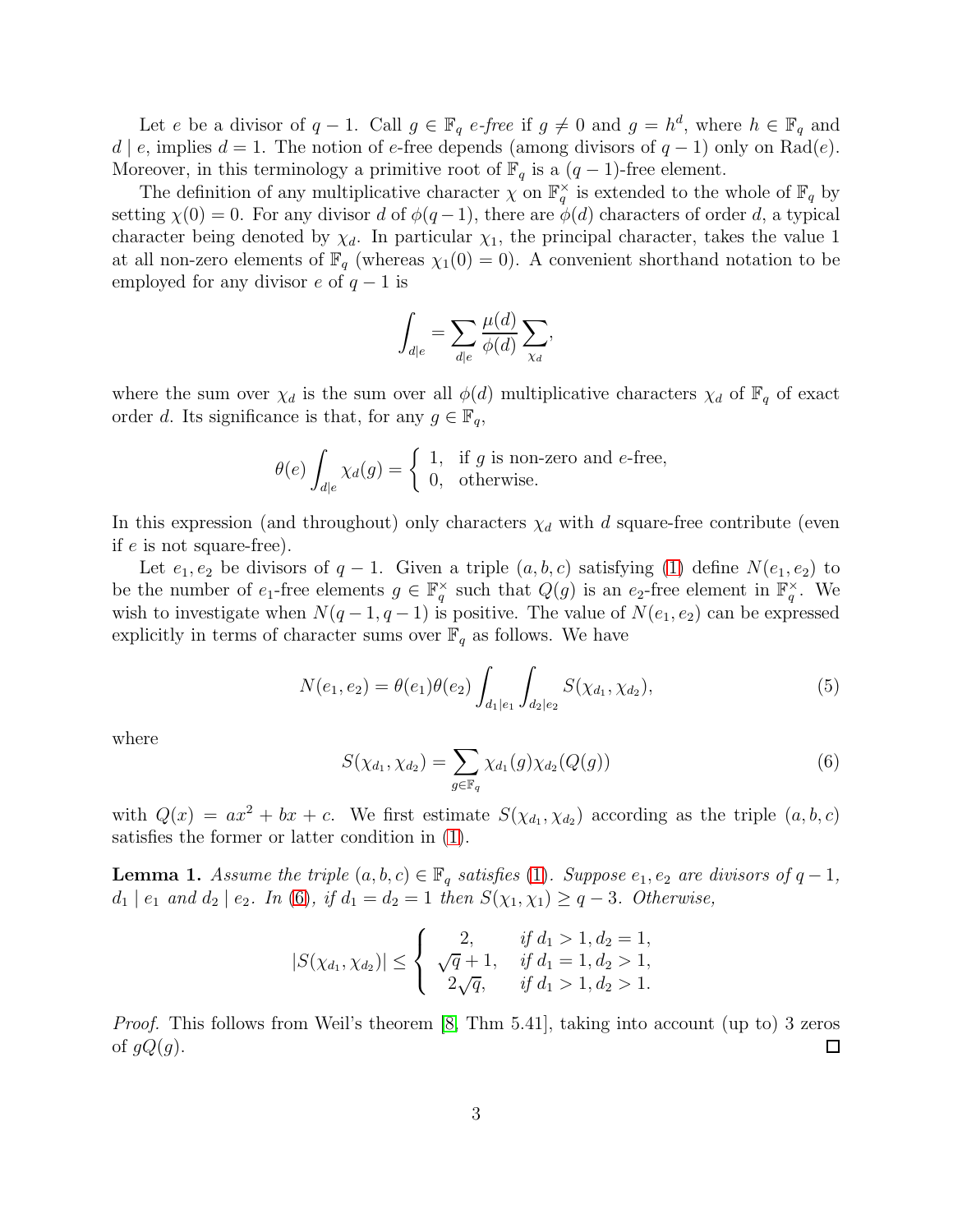<span id="page-3-1"></span>**Lemma 2.** Suppose the triple  $(a, b, c)$  satisfies [\(1\)](#page-1-2). Suppose that e is a divisor of  $q - 1$  (with e *even if* q *is odd). Then*

$$
N(e,e) \geq \theta(e)^2 \left( q - 2 W(e) \sqrt{q} \{ W(e) - 3/2 + 1/(2W(e)) \} - 3 W(e) \right).
$$

*Proof.* Write  $W = W(e)$ . Applying the estimates of Lemma [1](#page-2-1) to [\(5\)](#page-2-2) and [\(6\)](#page-2-0) we obtain

$$
N(e, e) \ge \theta(e)^2(q - 3 - (W - 1)^2 2\sqrt{q} - (W - 1)(\sqrt{q} + 1) - 2(W - 1))
$$

 $\Box$ 

and the result follows.

We take  $e = q - 1$  to obtain a basic criterion to guarantee that  $N(q - 1, q - 1) > 0$ . In this situation the minor savings within Lemma [2](#page-3-1) are insignificant and are ignored.

<span id="page-3-2"></span>**Theorem 2.** Suppose the triple  $(a, b, c)$  satisfies [\(1\)](#page-1-2). If  $q > 4W(q - 1)^4$  then there exists a *primitive root* g *such that*  $ag^2 + bg + c$  *is also a primitive root.* 

The condition in Theorem [2](#page-3-2) is automatically satisfied if  $\omega(q-1) \geq 17$ . Hence we may assume  $\omega(q-1) \leq 16$  and  $q < 7.37 \times 10^{19}$ . To obtain an improvement on Theorem [2](#page-3-2) we proceed, as in [\[6\]](#page-10-0), to introduce a sieving technique.

#### <span id="page-3-0"></span>3 Introducing the sieve

Let e be a divisor of q − 1. In practice, this *kernel* e will be chosen such that Rad(e) is the product of the smallest primes in  $q - 1$ . In particular, if q is odd, then certainly e is even. If  $\text{Rad}(e) = \text{Rad}(q-1)$ , then set  $s = 0$  and  $\delta = 1$ . Otherwise, if  $\text{Rad}(e) < \text{Rad}(q-1)$  let  $p_1, \ldots, p_s, s \geq 1$ , be the primes dividing  $q-1$  but not e and set  $\delta = 1 - \sum_{i=1}^s 2p_i^{-1}$ . In practice, it is essential to choose e so that  $\delta > 0$ . We first borrow a result from [\[6\]](#page-10-0).

Lemma 3 (Lemma 1 [\[6\]](#page-10-0)). *Suppose the triple* (a, b, c) *satisfies* [\(1\)](#page-1-2)*. Suppose* e *is a divisor of* q − 1*. Then, in the above notation,*

$$
N(q-1, q-1) \ge \sum_{i=1}^{s} N(p_i e, e) + \sum_{i=1}^{s} N(e, p_i e) - (2s - 1)N(e, e).
$$

*Hence*

<span id="page-3-3"></span>
$$
N(q-1, q-1) \ge \sum_{i=1}^{s} \{ [N(p_i e, e) - \theta(p_i) N(e, e)] + [N(e, p_i e) - \theta(p_i) N(e, e)] \} + \delta N(e, e). \tag{7}
$$

We now proceed to use Lemma [1](#page-2-1) to bound the terms appearing in [\(7\)](#page-3-3).

<span id="page-3-6"></span>**Lemma 4.** Suppose the triple  $(a, b, c)$  satisfies [\(1\)](#page-1-2). Let l be a prime dividing  $q - 1$  but not e*. Then*

<span id="page-3-4"></span>
$$
|N(e, le) - \theta(l)N(e, e)| \le (1 - 1/l)\theta(e)^{2}(2W(e)^{2}\sqrt{q} - W(e)(\sqrt{q} - 1)).
$$
\n(8)

*and*

<span id="page-3-5"></span>
$$
|N(le, e) - \theta(l)N(e, e)| \le (1 - 1/l)\theta(e)^{2}(2W(e)^{2}\sqrt{q} - 2W(e)(\sqrt{q} - 1)).
$$
 (9)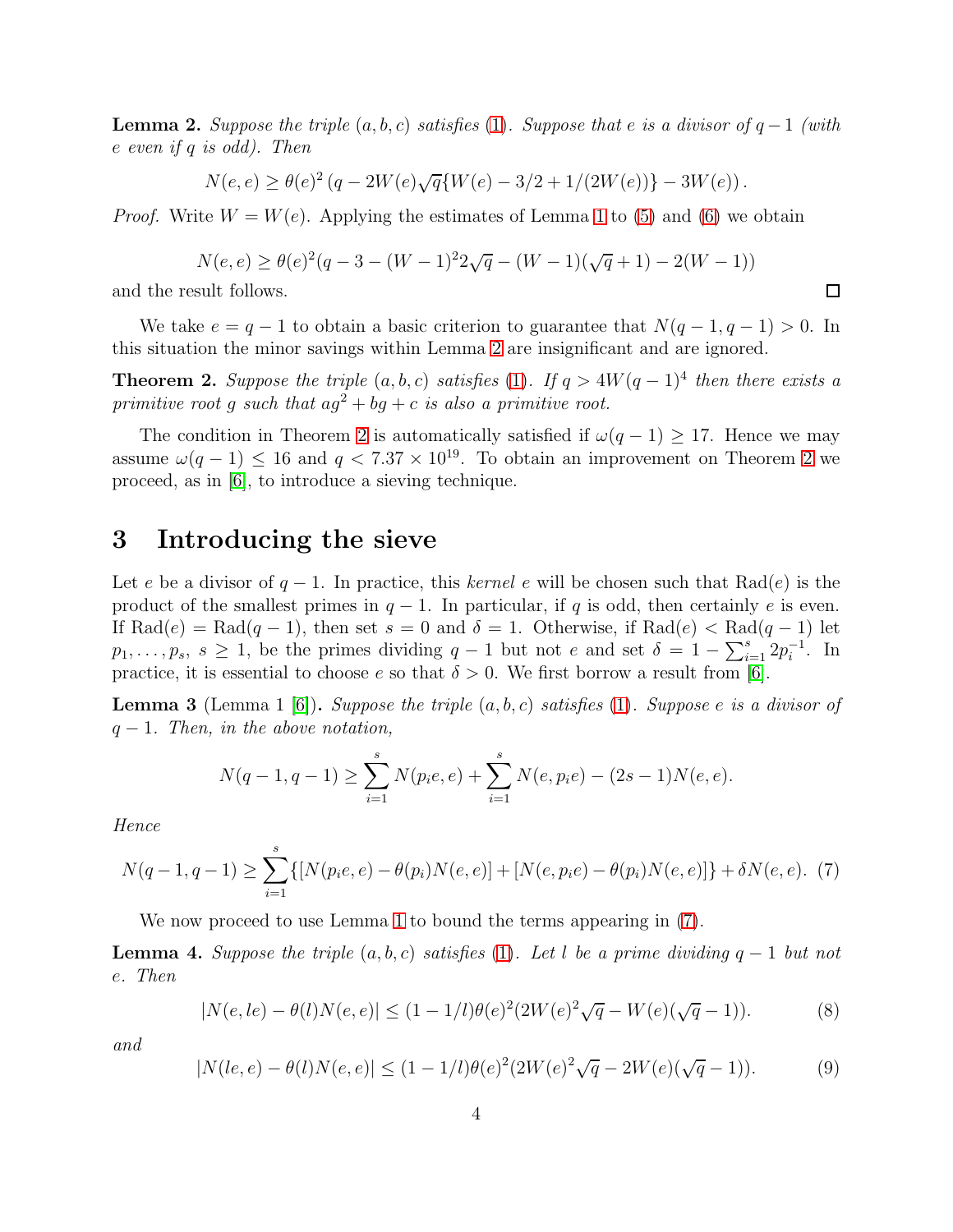*Proof.* From [\(5\)](#page-2-2)

$$
N(le, e) - \theta(l)N(e, e) = \theta(le)\theta(e) \int_{d_1|e} \int_{d_2|e} S(\chi_{ld_1}, \chi_{d_2}).
$$

Hence, by Lemma [1](#page-2-1)

$$
\begin{array}{lll} |N(e,le)-\theta(l)N(e,e)|&\leq \theta(l)\theta(e)^2 \left((W(le)-W(e))(W(e)-1)2\sqrt{q}+(W(le)-W(e))(\sqrt{q}+1)\right)\\&=(1-\frac{1}{l})\theta(e)^2 \left(2W(e)(W(e)-1)\sqrt{q}+W(e)(\sqrt{q}+1)\right), \end{array}
$$

since  $W(le) = 2W(e)$  and  $\theta(l) = 1 - 1/l$ ; [\(8\)](#page-3-4) follows. Similarly,

$$
|N(le,e)-\theta(l)N(e,e)|\leq \theta(l)\theta(e)^2\left(W(e)(W(e)-1)2\sqrt{q}+2W(e)\right)
$$

and [\(9\)](#page-3-5) follows.

<span id="page-4-0"></span>**Theorem 3.** Let q be a prime power. Suppose the triple  $(a, b, c) \in \mathbb{F}_q$  satisfies [\(1\)](#page-1-2). Let  $p_1, \ldots, p_s, s \ge 1$ , be the primes dividing  $q-1$  but not e and set  $\delta = 1 - 2 \sum_{i=1}^s p_i^{-1}$ . Suppose *that* δ *is positive and that*

<span id="page-4-1"></span>
$$
q > \left\{ \left( \frac{2s - 1}{\delta} + 2 \right) \left( 2W(W - 3/2) + \frac{3W}{2\sqrt{q}} \right) + 1 + \frac{3W}{2\sqrt{q}} \right\}^2, \tag{10}
$$

 $\Box$ 

 $\Box$ 

*where*  $W = W(e)$ *. Then there is a primitive root g such that*  $ag^2 + bg + c$  *is also primitive.* 

*Proof.* Assume  $\delta > 0$ . Write N for  $N(q-1, q-1)$  and W for  $W(e)$ . From [\(7\)](#page-3-3) and Lemmas [2](#page-3-1) and [4](#page-3-6)

<span id="page-4-2"></span>
$$
N \geq \theta(e)^2 \left\{ \delta \left( q - \left( 2W(W - \frac{3}{2}) + 1 + \frac{3W}{\sqrt{q}} \right) \sqrt{q} \right) - \sum_{i=1}^s 2 \left( 1 - \frac{1}{p_i} \right) \left( 2W(W - \frac{3}{2}) + \frac{3W}{2\sqrt{q}} \right) \sqrt{q} \right\}
$$
  
=  $\delta \theta(e)^2 \sqrt{q} \left\{ \sqrt{q} - \left( 2W(W - \frac{3}{2}) + 1 + \frac{3W}{\sqrt{q}} \right) - \left( \frac{2s - 1}{\delta} + 1 \right) \left( 2W(W - \frac{3}{2}) + \frac{3W}{2\sqrt{q}} \right) \right\}.$  (11)

The conclusion follows.

We now illustrate the utility of Theorem [3.](#page-4-0) Recall that Theorem [2](#page-3-2) implies that we need only consider those q satisfying  $\omega(q-1) \leq 16$ . A simple computation shows that, for  $9 \leq \omega(q-1) \leq 16$  and  $s=5$ , the inequality in [\(10\)](#page-4-1) is satisfied. As an example, consider the case  $\omega(q-1) = 9$ , so that  $q \ge 2 \cdot 3 \cdot 5 \cdot 7 \cdot 11 \cdot 13 \cdot 17 \cdot 19 \cdot 23 + 1 = 223,092,871$ . For  $s = 5$  we have  $W = W(e) = 16$  and  $\delta \ge 1 - 2(\frac{1}{11} + \frac{1}{13} + \frac{1}{17} + \frac{1}{19} + \frac{1}{23})$ . Therefore the right hand side of [\(10\)](#page-4-1) is at most 161, 546, 452. Hence there is bound to be a representation of the form [\(3\)](#page-1-5).

We now consider  $1 \leq \omega(q-1) \leq 8$  following the procedure in §2 of [\[6\]](#page-10-0). Consider  $\omega(q-1) = 8$ : there is no value of  $s \in [1, 7]$  for which [\(10\)](#page-4-1) is true. Nevertheless, we find that  $s = 5$  gives the smallest bound for the right-hand side of [\(10\)](#page-4-1). For  $s = 5$  we have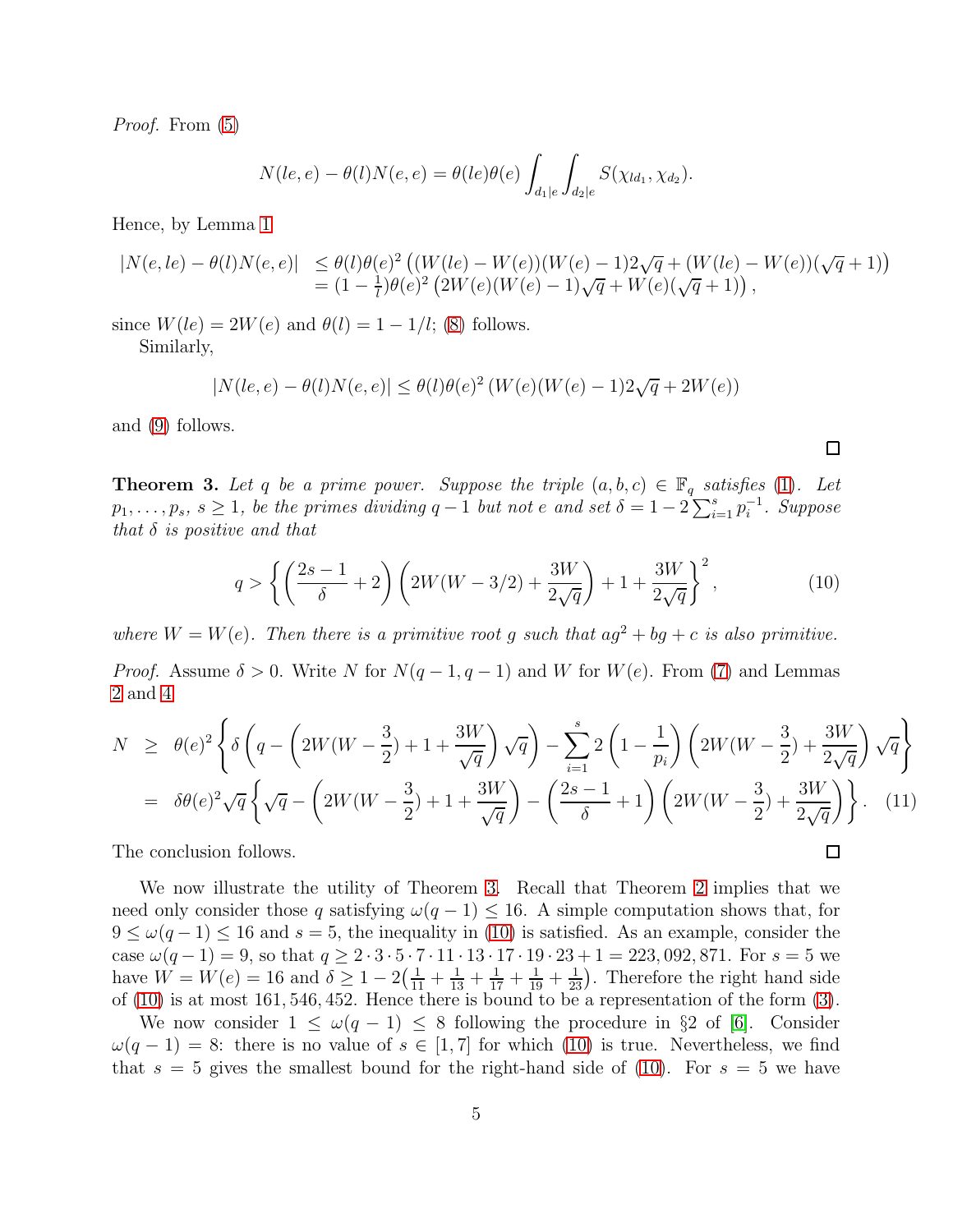$W = W(e) = 8$  and  $\delta \ge 1 - 2(\frac{1}{7} + \frac{1}{11} + \frac{1}{13} + \frac{1}{17} + \frac{1}{19})$ . Therefore the right hand side of [\(10\)](#page-4-1) is at most 38, 228, 191. We now enumerate the values of  $q$  that require checking: that is, those q satisfying  $q \leq 38,228,191$  with q a prime power and  $\omega(q-1) = 8$ . We find that there are 23 such values of q. For each of these values of q we list the prime factorisation, finding the exact value of  $\delta$  in each case. With this tailored approach we apply Theorem [3](#page-4-0) once more. We find that only 5 values of  $q$  do not satisfy [\(10\)](#page-4-1).

We continue in this way for<sup>[2](#page-5-1)</sup>  $\omega(q-1) \leq 7$ . In Table [1](#page-5-2) we collect our results. We run the above procedure over all values of  $s \in [1, \omega(q-1)-1]$ . The second column indicates the largest element in the final list. The third column contains the final number of elements of these lists, discriminating primes (on the left of the summation sign) and prime powers (on the right of the summation sign).

We have a total of 1528 possible exceptions to Theorem [1.](#page-1-3) In the next section we introduce the modified prime sieve, which, as can be seen in the fourth column of Table [1,](#page-5-2) reduces the number of possible exceptions to 1453.

| rable 1. Improved bounds for q |             |                                           |               |  |  |  |  |  |
|--------------------------------|-------------|-------------------------------------------|---------------|--|--|--|--|--|
|                                | Largest $q$ | Final list size (primes $+$ prime powers) | MPS list size |  |  |  |  |  |
| 8                              | 18888871    | $5+0$                                     | $5+0$         |  |  |  |  |  |
| 7                              | 8678671     | $104 + 1$                                 | $104 + 1$     |  |  |  |  |  |
| 6                              | 2402401     | $417+6$                                   | $403 + 6$     |  |  |  |  |  |
| 5                              | 591361      | $477 + 11$                                | $464 + 11$    |  |  |  |  |  |
| 4                              | 52501       | $378 + 20$                                | $331 + 20$    |  |  |  |  |  |
| 3                              | 4861        | $73 + 9$                                  | $73 + 9$      |  |  |  |  |  |
| 2                              | 109         | $14 + 6$                                  | $14 + 5$      |  |  |  |  |  |
|                                | 32          | $3 + 4$                                   | $3 + 4$       |  |  |  |  |  |
| <b>Total</b>                   |             | $1471 + 57$                               | $1397 + 56$   |  |  |  |  |  |

<span id="page-5-2"></span>Table 1: Improved bounds for  $q$ 

#### <span id="page-5-0"></span>4 The modified prime sieve

We modify the notation and argument used in Theorem [3](#page-4-0) and follow the approach of [\[1\]](#page-10-4). Suppose that Rad(q − 1) is written as  $ePL$ , where e is a divisor of q − 1 and that for  $s \geq 1$  we have  $P = p_1 \cdots p_s$  is a product of distinct primes (*the main sieving primes*) and  $L = l_1 \cdots l_r (r \ge 1)$  (*the large primes*). In practice, *e* is the product of the smallest primes in  $q-1$  that cannot be used as sieving primes and L involves those primes that are somewhat larger than the rest (if there are any). Write  $m = \theta(e)$  and  $W(e)$ . Define  $\delta = 1 - 2 \sum_{i=1}^{s}$ 1 pi and  $\varepsilon = \sum_{j=1}^r$ 1  $\frac{1}{l_j}$ .

<span id="page-5-1"></span><sup>&</sup>lt;sup>2</sup>When  $\omega(q-1) = 0$  we have  $q = 2$ , whence [\(3\)](#page-1-5) is clearly false for  $a = b = 1$  and  $c = 0$ .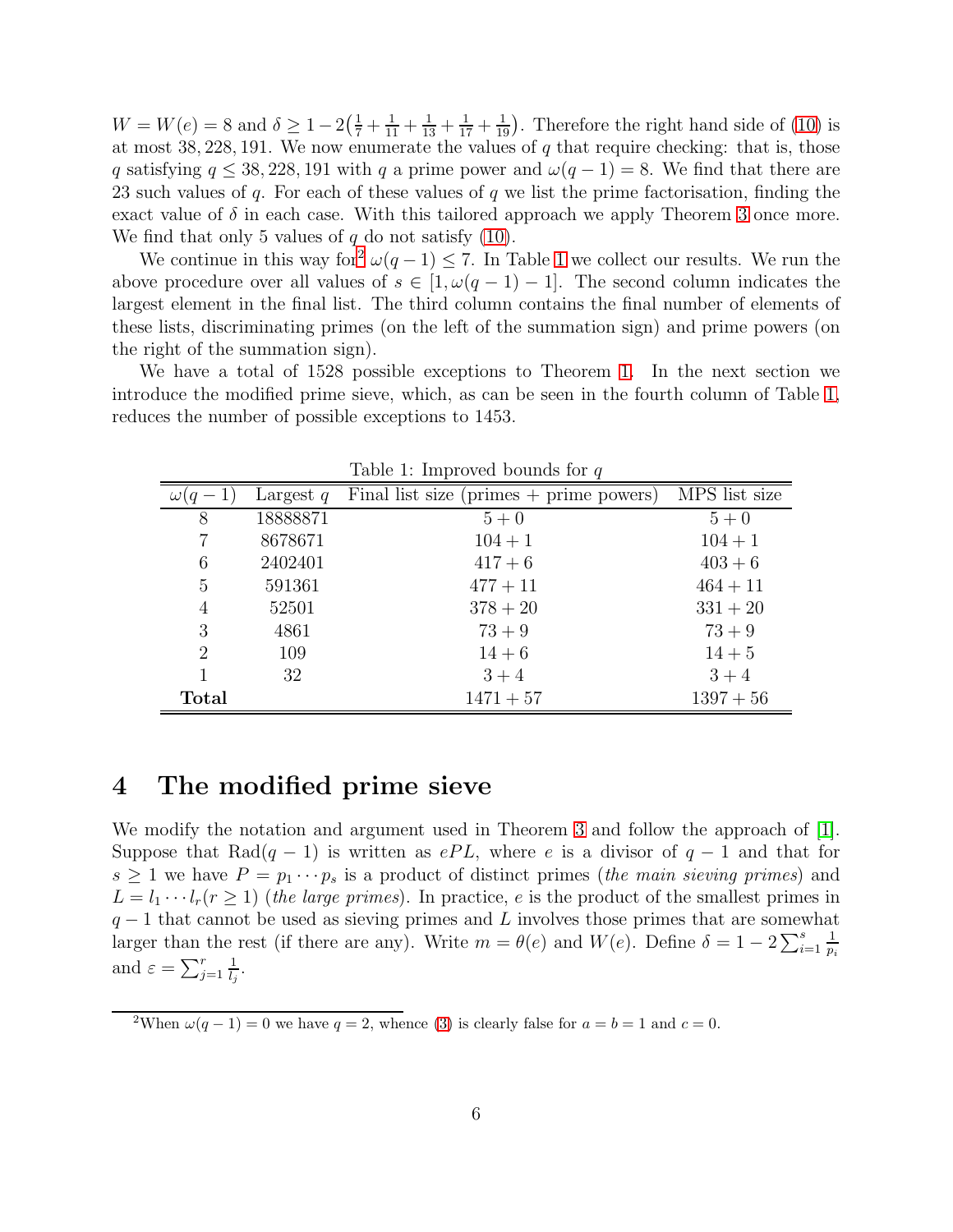<span id="page-6-3"></span>**Theorem 4.** Let  $e \mid q-1$  as in Theorem [3](#page-4-0) and define Rad $(q-1) = ePL$ ,  $\delta, \varepsilon, W$ , as above.  $Assume \; m^2 \delta > 2\varepsilon$ *, where*  $m = \theta(e)$ *. Suppose* 

$$
\sqrt{q} > \frac{m^2(2s - 1 + 2\delta)\left(2W(W - \frac{3}{2}) + \frac{3W}{2\sqrt{q}}\right) + \delta + r - \varepsilon + \frac{1}{\sqrt{q}}\left(\frac{3m^2\delta W}{2} + 2r - \varepsilon\right)}{m^2\delta - 2\varepsilon}.
$$

*Then there is a primitive root* g *such that*  $ag^2 + bg + c$  *is also primitive.* 

*Proof.* Begin with the fact that  $N = N(q-1, q-1) = N(ePL, ePL)$ . Then, clearly,

$$
N \ge N(eP, eP) + N(L, L) - N(1, 1).
$$

Observe that, now [\(11\)](#page-4-2) serves as a lower bound for the value of  $N(eP, eP)$ . Moreover,

<span id="page-6-0"></span>
$$
N(L, L) \ge \sum_{j=1}^{r} [N(l_j, 1) + N(1, l_j)] - (2r - 1)N(1, 1),
$$
\n(12)

because each pair  $(g, Q(g))$ ,  $g \in \mathbb{F}_q^{\times}$  contributes 1 to the right side of [\(12\)](#page-6-0) only if both g and  $Q(g)$  are  $l_i$ -free for each  $j = 1, \ldots, r$ , and otherwise contributes a non-positive integer.

From [\(12\)](#page-6-0), with  $\Delta = N(L, L) - N(1, 1)$ ,

<span id="page-6-1"></span>
$$
\Delta \ge \sum_{j=1}^r \left[ \left( N(l_j, 1) - \left( 1 - \frac{1}{l_j} \right) N(1, 1) \right) + \left( N(1, l_j) - \left( 1 - \frac{1}{l_j} \right) N(1, 1) \right) \right] - 2\varepsilon (q - 1). \tag{13}
$$

From [\(8\)](#page-3-4) and [\(9\)](#page-3-5), for  $j = 1, ..., r$ ,

$$
\left| N(l_j, 1) - \left( 1 - \frac{1}{l_j} \right) \right| \le 2 \left( 1 - \frac{1}{l_j} \right)
$$

and

$$
\left| N(1, l_j) - \left( 1 - \frac{1}{l_j} \right) \right| \le \left( 1 - \frac{1}{l_j} \right) (\sqrt{q} + 1).
$$

It follows that [\(13\)](#page-6-1) yields

<span id="page-6-2"></span>
$$
N(L, L) - N(1, 1) \ge 2\varepsilon(q - 1) - (r - \varepsilon)\sqrt{q} - (2r - 3\varepsilon). \tag{14}
$$

 $\Box$ 

Combining [\(14\)](#page-6-2) with the relevant version of [\(10\)](#page-4-1) we obtain Theorem [4.](#page-6-3)

The modified prime sieve allows us to eliminate more values of q theoretically. We fed all outstanding q with  $2 \leq \omega(q-1) \leq 8$ , as detailed in our Table [1,](#page-5-2) into the criterion of Theorem [4.](#page-6-3) We have listed the final tally of possible exceptions in the final column of Table [1.](#page-5-2) The use of Theorem [4](#page-6-3) reduces the total number of possible exceptions to 1453: this list includes the following six even values of q:  $4, 8, 16, 32, 256, 4096$ . The total impact of the modified prime sieve is about a 5% improvement on previous work. We note that in every case  $r = 1$ was used to eliminate a value of q.

It does not seem obvious how to extend these theoretical calculations further. We now turn to computational techniques to resolve Theorem [1.](#page-1-3)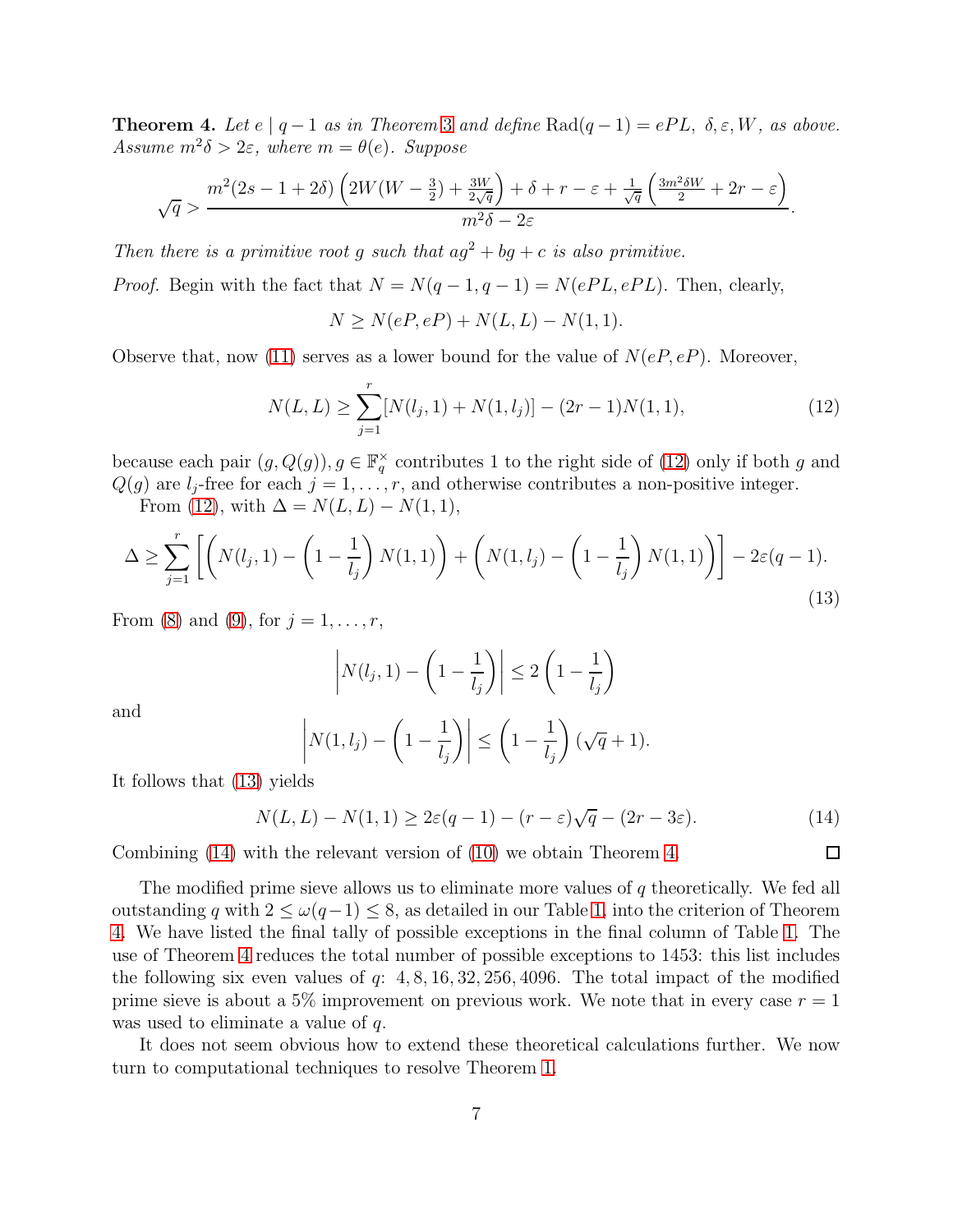### <span id="page-7-0"></span>5 Computation

#### 5.1 Small values of  $q$

For each possible exception q, we run over all admissible combinations of  $a, b, c \in \mathbb{F}_q$  to find an appropriate primitive root. We do this in Algorithm [1](#page-7-1) where we consider the equivalent  $a(g^2 + bg + c)$ , with  $b^2 - 4c \neq 0$ .

Let R be the radical of  $q-1$ ; then  $\gamma^k$  is primitive iff k is coprime to R. This property is unchanged by reduction modulo R; hence we need only consider  $a = \gamma^k$  with  $k < R$ .

**Algorithm 1:** Check whether q has the quadratic primitive property

```
1 Procedure check q(q)2 Construct \mathbb{F}_q and primitive element \gamma3 for c \in [\gamma^j : 0 \le j < q-1] \cup [0] do
 4 for b \in [\gamma^i : 0 \leq i < q-1] \cup [0] do
 5 if b^2 - 4c = 0 then
\mathbf{6} next b
 7 for a \in [\gamma^k : 0 \le k < R] do
8 for l in stored logs do
9 if GCD(k+l, R) = 1 then
10 next k11 for 1 \leq m < q - 1 do
12 if GCD(m, R) = 1 then
13 g \leftarrow \gamma^m; l \leftarrow \log_{\gamma}(g^2 + bg + c)14 Store l in stored logs
15 if GCD(k+l, R) = 1 then
16 next k17 if m = q - 1 then
18 FAIL
```
<span id="page-7-1"></span>To maximise efficiency in Algorithm [1](#page-7-1) we store the logarithms we have computed as well as the elements that have already been determined to be primitive. In this way we can first check through our list of stored primitive elements a and only generate more primitive elements as needed.

We record these results in Table [2.](#page-8-0) A comparison with Table [1](#page-5-2) shows that we can eliminate those q with  $1 \leq \omega(q-1) \leq 3$  and over 60% of those q with  $\omega(q-1) = 4$ . However, as can be seen from Table [2](#page-8-0) this approach becomes infeasible to pursue for large values of q. Algorithm [1](#page-7-1) was, however, effective in treating the six remaining even values of  $q$ .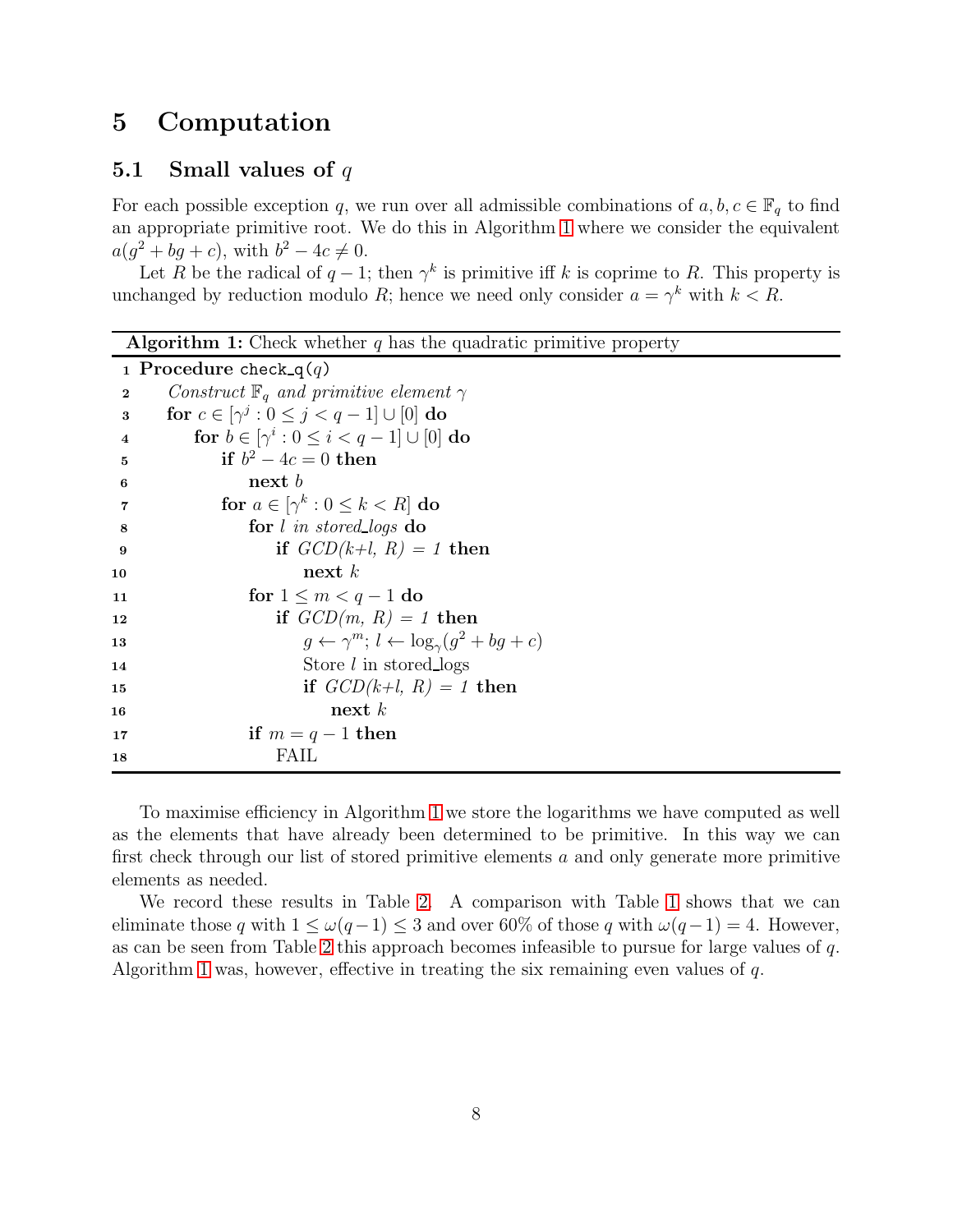| $\omega(q-1)$               |     |                            |                                   |                      |
|-----------------------------|-----|----------------------------|-----------------------------------|----------------------|
| Number of q checked $\vert$ | -19 | 82                         | 215 (out of 351)   5 (out of 475) |                      |
| l'ıme                       |     | $1s$   $3.22s$   $7.8$ hrs | $150 \text{ days}$                | $4.34~\mathrm{days}$ |

<span id="page-8-0"></span>Table 2: Total timings for checking whether  $q$  has the quadratic primitive property.

#### 5.2 A further algorithm for odd  $q$

Assume q is odd. Fix a primitive root g of  $\mathbb{F}_q^{\times}$ , and let  $P = \{g^n : n \in \mathbb{Z}, (n, q-1) = 1\} \subseteq \mathbb{F}_q^{\times}$ be the set of all primitive roots. For a prime  $p \mid q-1$ , let  $r_p$  denote the composition

$$
\mathbb{F}_q^{\times} \xrightarrow{\log_g} \mathbb{Z}/(q-1)\mathbb{Z} \xrightarrow{\text{mod } p} \mathbb{Z}/p\mathbb{Z}.
$$

For  $d | q-1$ , let  $H_d = \langle g^d \rangle \leq \mathbb{F}_q^{\times}$  denote the unique subgroup of index d.

Let d be an odd unitary divisor of  $q - 1$  — so that  $(d, (q - 1)/d) = 1$  — and set

$$
e = \prod_{p \mid \frac{q-1}{d}} p
$$
 and  $A_d = \{g^{nd} : 0 \le n < e\}.$ 

Then  $A_d$  is a set of coset representatives for  $H_d/H_{de}$ , and it follows that any element of  $\mathbb{F}_q^{\times}$ can be expressed uniquely in the form  $\alpha hh'$ , where  $\alpha \in A_d$ ,  $h \in H_{de}$  and  $h' \in H_{\frac{q-1}{d}}$ .

Let  $S_d$  denote the set of prime factors of d, and for each  $p \in S_d$  set

$$
R_p = \left\{ n + p\mathbb{Z} : 1 \le n \le \frac{p-1}{2} \right\} \subset (\mathbb{Z}/p\mathbb{Z})^{\times}.
$$

Note that  $R_p$  is a set of coset representatives for  $(\mathbb{Z}/p\mathbb{Z})^{\times}/\{\pm 1\}$ . For  $\varepsilon = (\varepsilon_p)_{p \in S_d} \in {\{\pm 1\}}^{S_d}$ , define

$$
X_d(\varepsilon) = \left\{ x \in \mathbb{F}_q^{\times} : r_p(x) \in \varepsilon_p R_p \cup \{0\} \text{ for all } p \in S_d \right\}.
$$

Then

<span id="page-8-1"></span>
$$
\mathbb{F}_q^{\times} = \bigcup_{\varepsilon \in \{\pm 1\}^{S_d}} X_d(\varepsilon). \tag{15}
$$

<span id="page-8-3"></span>**Lemma 5.** Let *d* be an odd unitary divisor of  $q - 1$ , and define  $A_d$ ,  $S_d$  and  $X_d(\varepsilon)$  as above. *Suppose, for all*  $\alpha, \beta \in A_d$  *and*  $\varepsilon, \delta \in {\pm 1\}^{S_d}$ *, that* 

<span id="page-8-2"></span>
$$
\{(\alpha x + 1)^2 - \beta y : x \in P \cap X_d(\varepsilon), y \in P \cap X_d(\delta)\} \supseteq \mathbb{F}_q^{\times}
$$
 (16)

*and*

$$
\left\{x^2 - \beta y : x \in P, y \in P \cap X_d(\delta)\right\} \supseteq \mathbb{F}_q^{\times}.
$$

*Then the conclusion of Theorem* [1](#page-1-3) *holds for* q*.*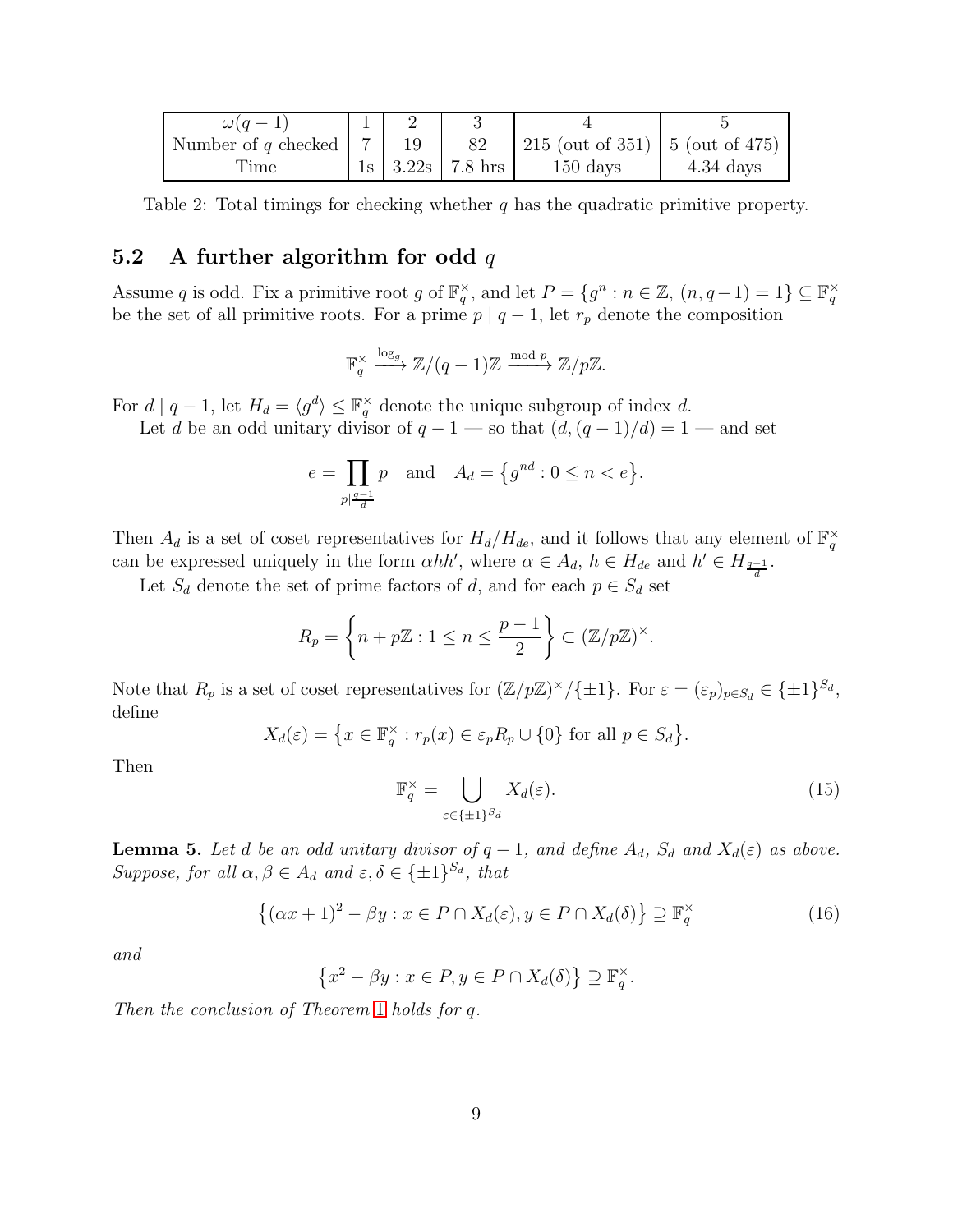*Proof.* Let  $a, b, c \in \mathbb{F}_q^{\times}$  with  $a(b^2 - 4ac) \neq 0$ . If  $b \neq 0$  then the relation  $y = ax^2 + bx + c$  is equivalent to

$$
\gamma = (\alpha x + 1)^2 - \beta y,
$$

where  $\alpha = 2ab^{-1}$ ,  $\beta = 4ab^{-2}$  and  $\gamma = b^{-2}(b^2 - 4ac)$ . Similarly, for  $b = 0$ ,  $y = ax^2 + bx + c$  is equivalent to

$$
\gamma = x^2 - \beta y,
$$

where  $\beta = a^{-1}$  and  $\gamma = -ca^{-1}$ . Hence, it suffices to show that

<span id="page-9-0"></span>
$$
\{(\alpha x + 1)^2 - \beta y : x, y \in P\} \supseteq \mathbb{F}_q^{\times} \quad \text{for all } \alpha, \beta \in \mathbb{F}_q^{\times}
$$
 (17)

and

<span id="page-9-1"></span>
$$
\left\{x^2 - \beta y : x, y \in P\right\} \supseteq \mathbb{F}_q^{\times} \quad \text{for all } \beta \in \mathbb{F}_q^{\times}.
$$
 (18)

Consider fixed  $\alpha, \beta, \gamma \in \mathbb{F}_q^{\times}$ . Let  $\alpha_0, \beta_0 \in A_d$ ,  $h_1, h_2 \in H_{de}$  and  $h'_1, h'_2 \in H_{\frac{q-1}{d}}$  be the elements such that  $\alpha = \alpha_0 h_1^{-1} h_1'^{-1}$  and  $\beta = \beta_0 h_2^{-1} h_2'^{-1}$ . By [\(15\)](#page-8-1) we can choose  $\varepsilon, \delta \in {\pm 1}^{\mathcal{S}_d}$ such that  $h'_1 \in X_d(\varepsilon)$  and  $h'_2 \in X_d(\delta)$ .

Now, by hypothesis, there exist  $x_0 \in P \cap X_d(\varepsilon)$  and  $y_0 \in P \cap X_d(\delta)$  such that

$$
(\alpha_0 x_0 + 1)^2 - \beta_0 y_0 = \gamma.
$$

Hence, writing  $x = h_1 h'_1 x_0$  and  $y = h_2 h'_2 y_0$ , we have  $\alpha x = \alpha_0 x_0$  and  $\beta y = \beta_0 y_0$ , so that

$$
(\alpha x + 1)^2 - \beta y = \gamma.
$$

Further, for any  $p \mid q-1$ , we have  $r_p(h_1) = 0$ , so

$$
r_p(x) = r_p(h'_1) + r_p(x_0).
$$

If  $p \notin S_d$  then  $r_p(h'_1) = 0$  so that  $r_p(x) = r_p(x_0)$ , while if  $p \in S_d$  then

$$
r_p(x) \in (\varepsilon_p R_p \cup \{0\}) + \varepsilon_p R_p = (\mathbb{Z}/p\mathbb{Z})^{\times}.
$$

In either case, we see that  $r_p(x) \neq 0$ . Therefore  $x \in P$ , and by a similar argument we find that  $y \in P$ . Since  $\alpha, \beta, \gamma$  were arbitrary, we conclude that [\(17\)](#page-9-0) holds.

Similarly, in the  $b = 0$  case we choose  $x \in P$  and  $y_0 \in P \cap X_d(\delta)$  such that  $x^2 - \beta_0 y_0 = \gamma$ , and we set  $y = h_2 h_2' y_0$ . As above we see that  $y \in P$  and  $x^2 - \beta y = \gamma$ . Thus [\(18\)](#page-9-1) holds.

For given  $\alpha$ ,  $\beta$ ,  $\varepsilon$  and  $\delta$ , using a fast convolution algorithm we can compute the set [\(16\)](#page-8-2) using  $O(q \log q)$  arithmetic operations on numbers with  $O(\log q)$  bits. Thus, the total time to check the criterion given in Lemma [5](#page-8-3) is

$$
\ll (e^{2^{\omega(d)}})^2 q(\log q)^{O(1)} \ll_{\varepsilon} e^2 q^{1+\varepsilon}.
$$

For very large q we expect the criterion to be satisfied even with  $e = 2$ , so that Theorem [1](#page-1-3) can be verified in quasi-linear time  $O(q^{1+\epsilon})$ . However, that is slightly misleading, since we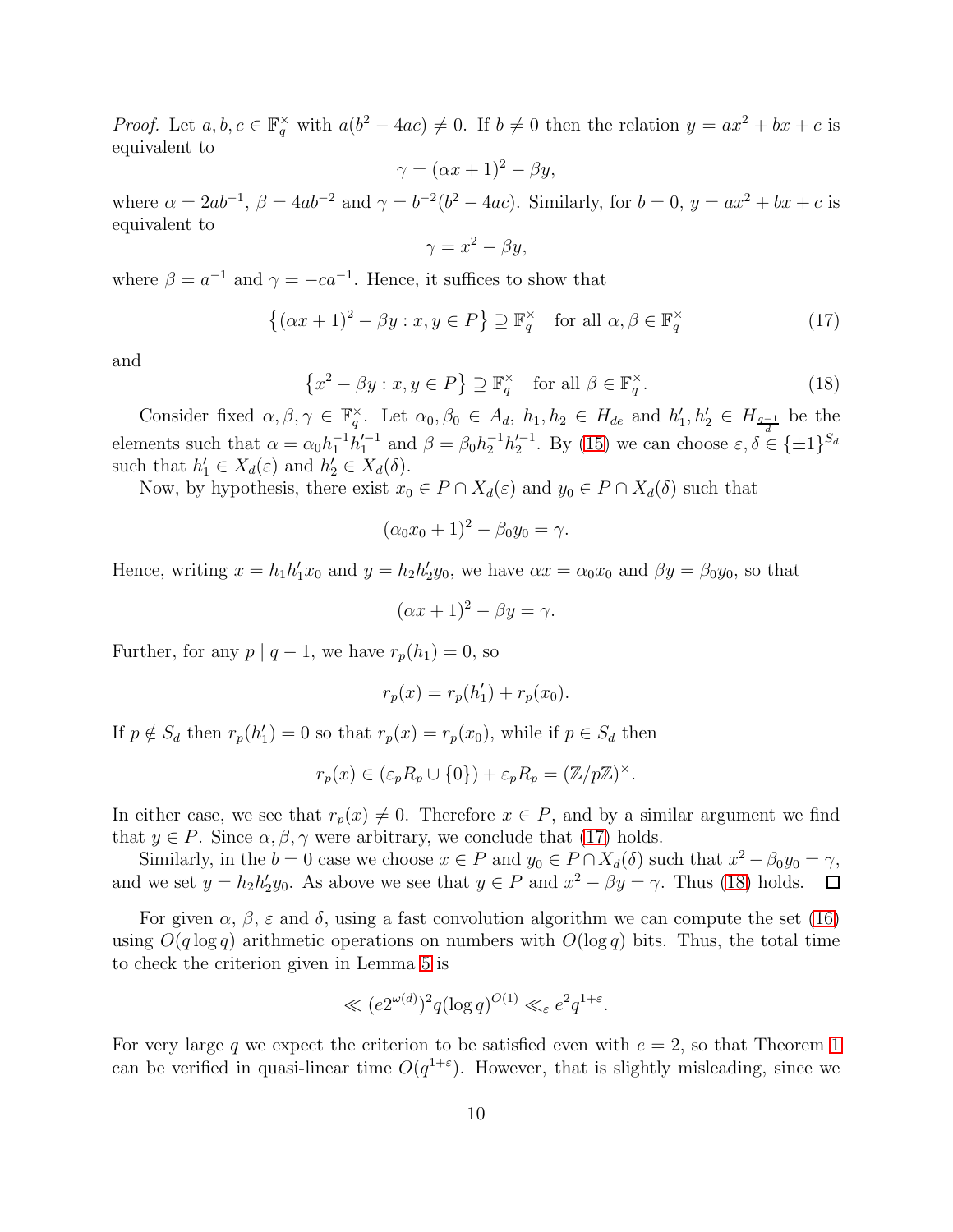will only apply the algorithm to those q satisfying  $q \leq 4W(q-1)^4$ , in which case the running time is

$$
\gg W(q-1)^2 q \log q \gg q^{3/2} \log q.
$$

There is also significant overhead in the convolution algorithm, to the point that we found the naive method of enumerating all values of  $(\alpha x+1)^2-\beta y$  to be faster in practice. That method requires approximately  $(e\phi(q-1))^2$  arithmetic operations in  $\mathbb{F}_q$ , which is still reasonable for  $q \leq 18,888,871$  on modern computers, provided that e is not too large.

Write the prime factorisation of  $q-1$  as  $\prod_{i=1}^s p_i^{e_i}$ , where  $2 = p_1 < \cdots < p_s$ . We coded the criterion of Lemma [5](#page-8-3) with  $d = \prod_{n < i \leq s} p_i^{e_i}$  for some  $n \in \{1, \ldots, s\}$ . We first try  $n = 1$ (corresponding to  $e = 2$ ), then  $n = 2$ , and so on, until either the criterion is satisfied or we reach  $n = s$  without success. Note that when  $n = s$  (corresponding to  $d = 1$ ), our algorithm becomes an exhaustive search, so it must eventually succeed whenever the conclusion of Theorem [1](#page-1-3) holds for q.

Applying this procedure (see [\[2\]](#page-10-5)) to the 1447 odd values of q that were not covered by Theorems [3](#page-4-0) and [4,](#page-6-3) we found that most succeeded with  $n = 1$  or 2. In particular, for all  $q > 150$ , 151 the algorithm succeeded for some choice of  $e \leq 6$ .

## Acknowledgements

The second and fourth authors would like to thank Tomás Oliveira e Silva with whom we had several discussions on preliminary versions of this paper.

### <span id="page-10-4"></span>References

- <span id="page-10-5"></span>[1] G. Bailey, S. D. Cohen, N. Sutherland, and T. Trudgian, *Existence results for primitive elements in cubic and quartic extensions of a finite field*, Math. Comp., *to appear*.
- <span id="page-10-3"></span>[2] A.R. Booker, S.D. Cohen, N. Sutherland, and T. Trudgian. *Computer code*, <https://arxiv.org/src/1803.01435v2/anc/>, 2018.
- <span id="page-10-2"></span>[3] W.-S. Chou, G. L. Mullen, J.-S. Shiue, and Q. Sun, *Pairs of primitive element modulo*  $p^{l}$ , J. Sichuan U. Nat. Sci. Ed., 26 (1991), 189–195.
- [4] S. D. Cohen, *Primitive elements and polynomials: existence results*, Finite fields, coding theory and advances in communications and computing (New York), Lecture Notes in Pure and Appl. Math. 141, Dekker, 1993.
- <span id="page-10-1"></span>[5] S. D. Cohen and G. L. Mullen, *Primitive elements in finite fields and Costas arrays*, AAECC 2 (1991), 45–53.
- <span id="page-10-0"></span>[6] S. D. Cohen, T. Oliveira e Silva, and T. Trudgian, *A proof of the conjecture of Cohen and Mullen on sums of primitive roots*, Math. Comp., 84(296) (2015), 2979–2986.